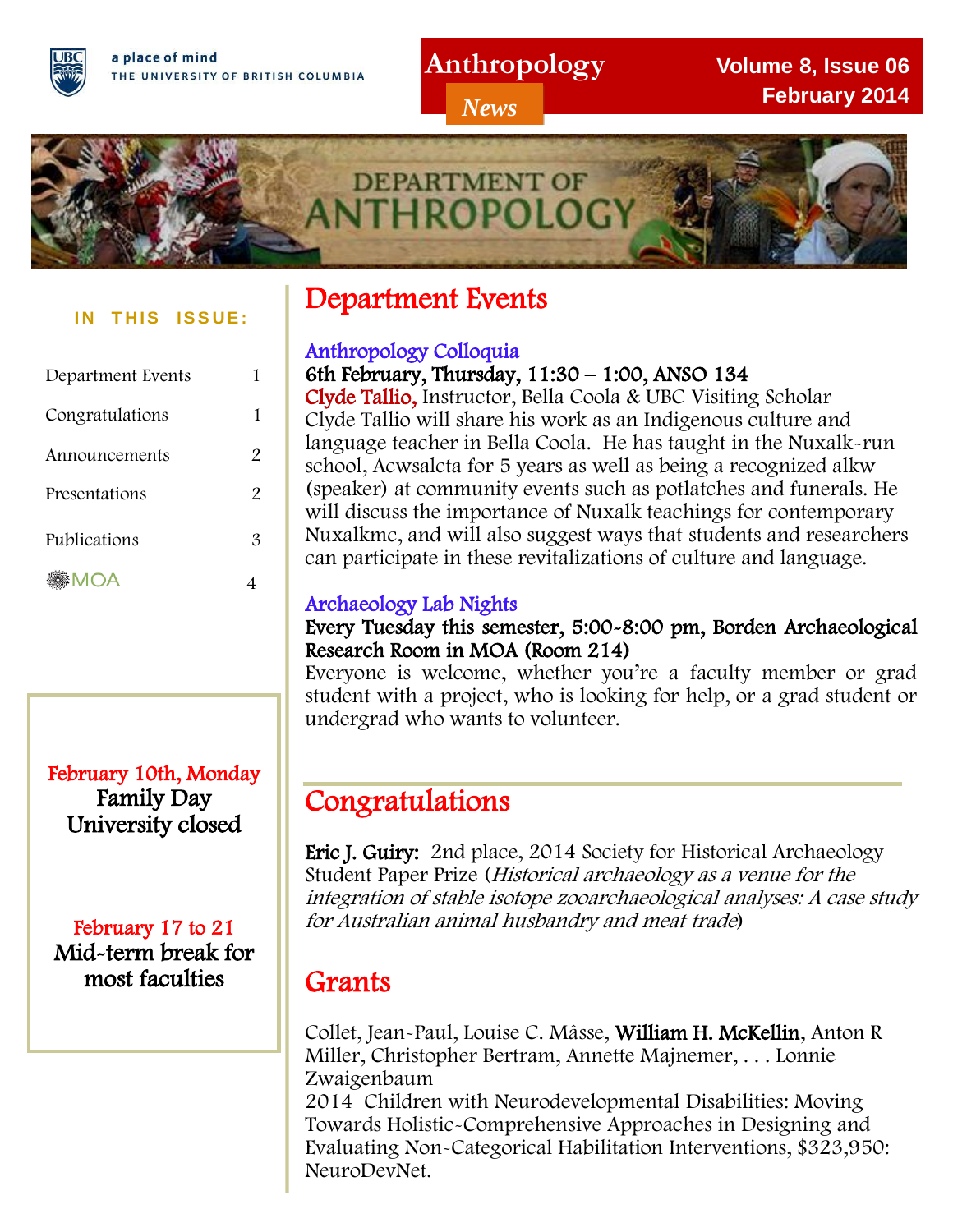### UBC ARCHAEOLOGY DAY

The Departments of Anthropology and Classical, Near Eastern & Religious Studies at UBC will be holding a symposium on the theme of Digital Archaeology on Saturday, March 15, 2014.

### DIGITAL PERSPECTIVES ON THE PAST: NEW METHODS AND RESEARCH IN DIGITAL ARCHAEOLOGY

Digital methods are revolutionizing the way most archaeologists do their work. New geospatial technologies, including ground-based and airborne methods of remote sensing (e.g., laser scanning, or the use of unmanned aerial vehicles or "drones") now allow for the rapid and accurate 3D recording of archaeological phenomena from single artifacts to excavation units and even entire landscapes. Analog data from earlier projects are being digitized, providing fresh insights and re-interpretations as they are analyzed in new ways. Geographical Information Systems have become increasingly important as a means of integrating these digital data streams and have moved beyond traditional uses in predictive modeling to more nuanced ways of looking at human-environment interactions. The visualization of data in 3D is allowing the virtual exploration of various archaeological discoveries, providing not just an important means of public engagement, but allowing us to ask new questions of the things we find. Archaeologists are only beginning to come to terms with the practical and ethical implications of this rapid digital transformation. This symposium explores some of this new terrain, while showcasing current work in the digital realm by archaeologists working at UBC and beyond.

Keynote Speaker: Fred Limp, Professor, Leica Geosystems Chair in Geospatial Imaging, University of Arkansas and founder and former director of the Center for Advanced Spatial Technologies (CAST). He has been a pioneer in the integration of digital technologies into archaeological research and has written or edited 9 books and more than 95 academic journal articles and edited chapters. Fred has served on the boards of numerous state and federal organizations and co-authored two pieces of legislation and recently completed a highly successful tenure as president of the Society for American Archaeology. He has published more than 100 articles in national and international professional magazines, and articles on his work have been featured in the popular press including USA Today, Omni, New Scientist, The Economist, Wall Street Journal, and ComputerWorld, as well as in National Geographic books, and on US National Public Radio, the Australian Broadcasting Corporation, and German Public Television.

## Presentations

### Millie Creighton

2014 sponsored feature speaker for the Kennesaw State University, Year of Japan, as a member of the Association of Asian Studies Distinguished Speakers' Bureau. 'What Japan's Department Stores Reveal About Gender, Culture, and Consumerism in Modern Japan,' at Kennesaw State in Kennesaw, Georgia on January 23, 2014.

### Millie Creighton

2014 the invited lecture, 'Situating the Debate on Japan's Constitution, Article 9, and Okinawan Bases in Relationship to Civil Society and Citizen's Activism in Japan, at Emory University, Atlanta, Georgia, January 27, 2014.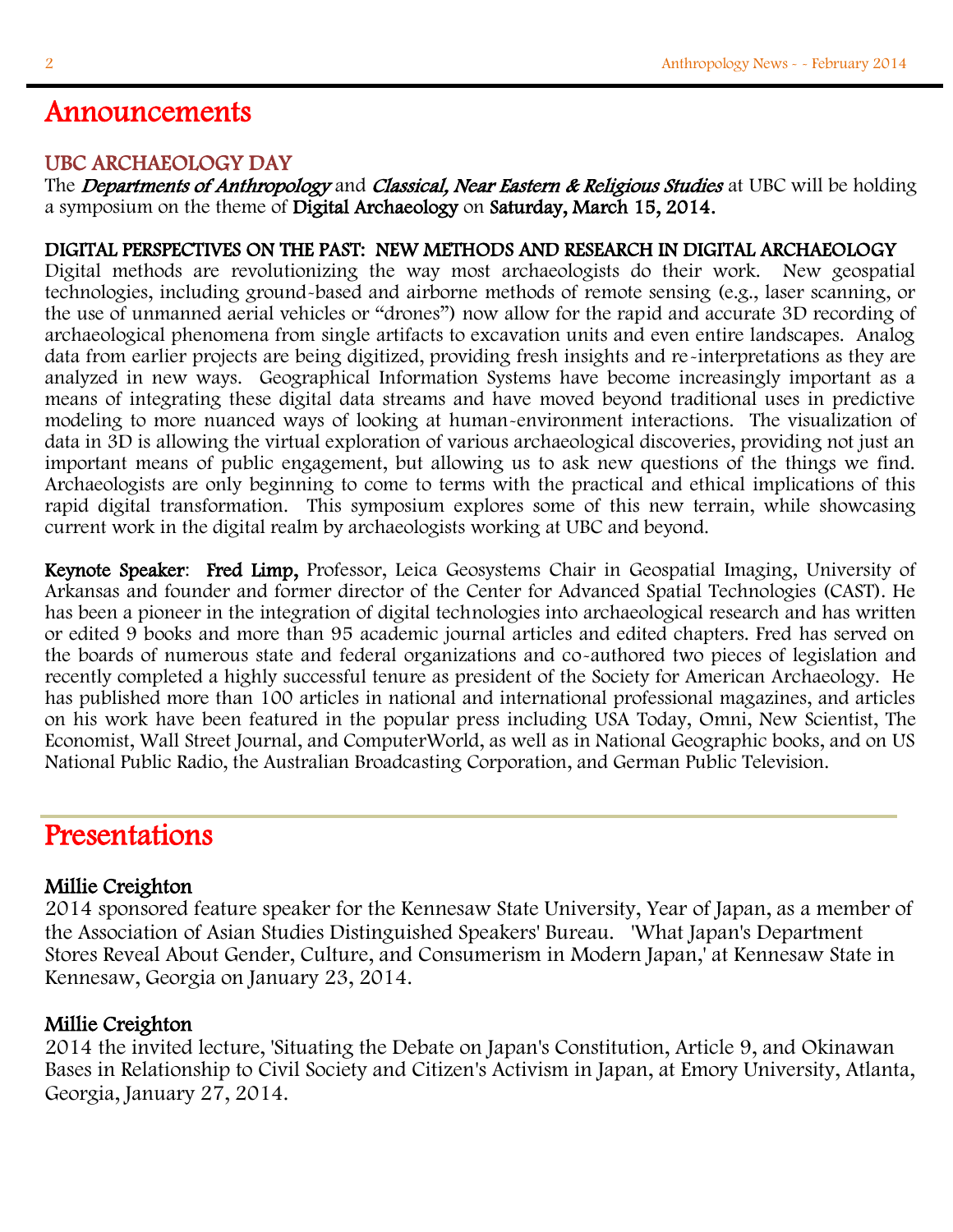#### Eric J. Guiry, and Harpley, B.

2014 Historical archaeology as a venue for the integration of stable isotope zooarchaeological analyses: A case study for Australian animal husbandry and meat trade. Paper to be presented at the 47th Conference of the Society for Historical Archaeology, Quebec City, Canada, 8-12 January.

#### Jennifer Kramer

2014 "Collaborative Research between the UBC Museum of Anthropology and Indigenous Peoples of Canada's Central Northwest Coast"

#### Jennifer Kramer

2014 Invited Speaker "Comparative Studies on Indigenous Cultures along the North Pacific Rim" Symposium, Osaka, Japan, Jan 14.

#### William H. McKellin

2013 Personalized Medicine and People with Rare Diseases: Contrasting Constructions of N=1 Patients in Genomic Medicine. In American Anthropological Association Annual Meeting. Chicago.

# Publications

#### Kamal Arora

2013 Review of Becoming Men in a Modern City: Masculinity, Migration and Globalization in North India, by Harjant S. Gill. Dissertation Reviews, January 9. Online Resource. Available at: <http://dissertationreviews.org/archives/7037>

#### Eric J. Guiry, Grimes, V.

2013 Domestic dog (Canis familiaris) diets among coastal Late Archaic groups of northeastern North America: A case study for the canine surrogacy approach. Journal of Anthropological Archaeology, 32[:732-74](http://dx.doi.org/10.1016/j.jaa.2013.04.005)5

#### Lara Rosenoff Gauvin

2013 In and Out of Culture: Okot p'Bitek's Work and Social Repair in Post-Conflict Acoliland. Oral Tradition Journal 28(1):35-54.

#### Vinay Kamat

2014 Fast, Cheap and Out of Control? Speculations and Ethical Concerns in the Conduct of Outsourced Clinical Trials in India. Social Science and Medicine 104:48-55

Collet, Jean-Paul, Peter Skippen, Mir Mosavianpour, Alexander Pitfield, Bubli Chakraborty, Garth Hunte, . . . William McKellin

2014 Engaging Pediatric Intensive Care Unit (PICU) Clinical Staff to Lead Practice Improvement: The PICU Participatory Action Research Project (PICU-Par). Implementation Science 9(1):6.

### Mason, Andrew R. and David Pokotylo

2014 "Canada: World Heritage." In, C. Smith (ed.) Encyclopedia of Global Archaeology, Vol. 2, pp. 1119-1122. New York: Springer.